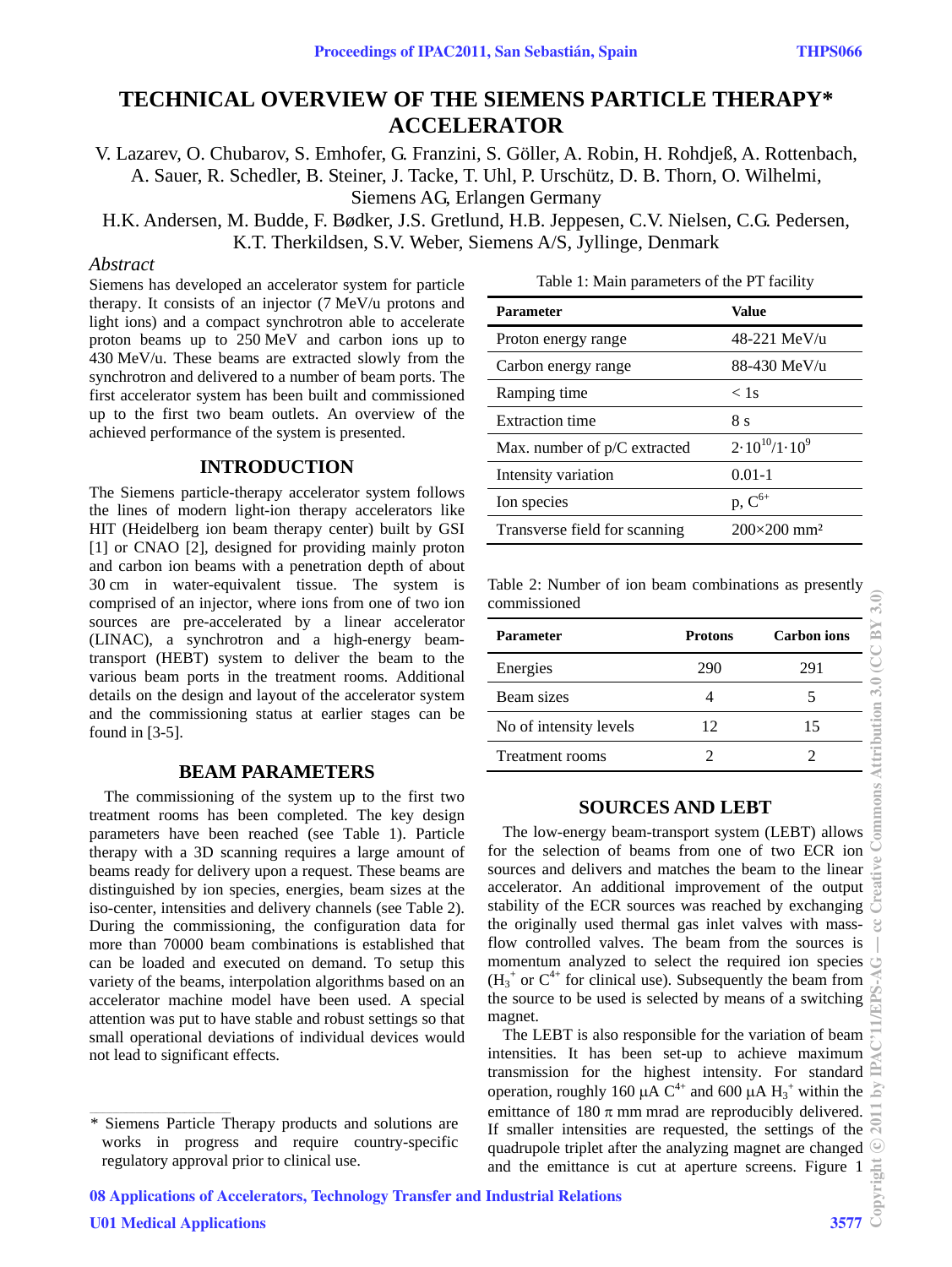shows the number of extracted carbon ions for different intensity levels. For protons, the figure is similar, whereas the higher intensities within the tolerance band were preferred.

Though this method of intensity variation changes the emittance in the injector, no effect on the optics of the extracted beam in the HEBT was observed. The reason for that is the filamentation process of the beam in the LINAC, so that almost the complete LINAC acceptance is filled.



Figure 1: Number of extracted carbon ions per spill for different intensities.

#### **LINAC**

The linear accelerator consists of a radio frequency quadrupole (RFQ) and an IH-mode drift-tube LINAC (DTL). The RFQ accelerates the particles to 400 keV/u whereas the injection energy into the synchrotron of about 7 MeV/u is achieved by the DTL. After the LINAC, the beam is stripped by a thin carbon foil and guided by the medium energy beam transport (MEBT) to the synchrotron.

Currently, the LINAC is operating with a typical transmission of about 33%, whereas the majority of the losses are caused by the RFQ. The latest RFQ tests on an improved RFQ show that overall LINAC transmissions of larger than 50% are achievable.

#### **SYNCHROTRON**

The synchrotron has a modified design (described in more detail in [3] and [4]) as compared to the HIT facility, featuring an optics of 6-fold symmetry. Six straight sections host the injection and extraction septa, the accelerating RF-cavity, bumper magnets for the multiturn injection and beam diagnostics. Extraction of the beam proceeds using a slow extraction scheme at a third order resonance.

The commissioning of the synchrotron has been finished. Presently about 9 effective turns for carbon ions and 7 turns for protons are accelerated over the full energy range. Figure 1 shows a typical operating cycle for synchrotron currents from MEBT injection through extraction.



Figure 2: Standard synchrotron cycle for carbon ions of an energy of about 300 MeV/u.

In order to keep the same optics in the HEBT, the chromaticity was adjusted to -1 over the entire energy range and the average beam position in the synchrotron was set to be constant. Additionally, the horizontal emittancies of low energy beams were defined by cutting them at the resonance band. The combined extraction efficiencies yield about 75% for carbon ions and about 50 – 75% in case of protons. To get the same intensities over the complete energy range, the injection pulse for protons has been shortened for larger energies. This is sufficient to achieve the maximum requested beam intensities.



Figure 3: Spill shape for carbon beam with (green) and without (grey) feed back.

The ramping time of the synchrotron even to the highest carbon energy of 430 MeV/u is shorter than 1 s. However, the overall irradiation time depends also on other effects. They include the decay of the Eddy-currents to a negligible level in order to keep the energy of the extracted beam constant, duration of the synchrotron chimney (for reproducible hysteresis) and communication time of the control system.

The intensity of the extracted beam has been set to reach its maximum within a few 100 ms and is slowly

 $CC$ BY 3.0